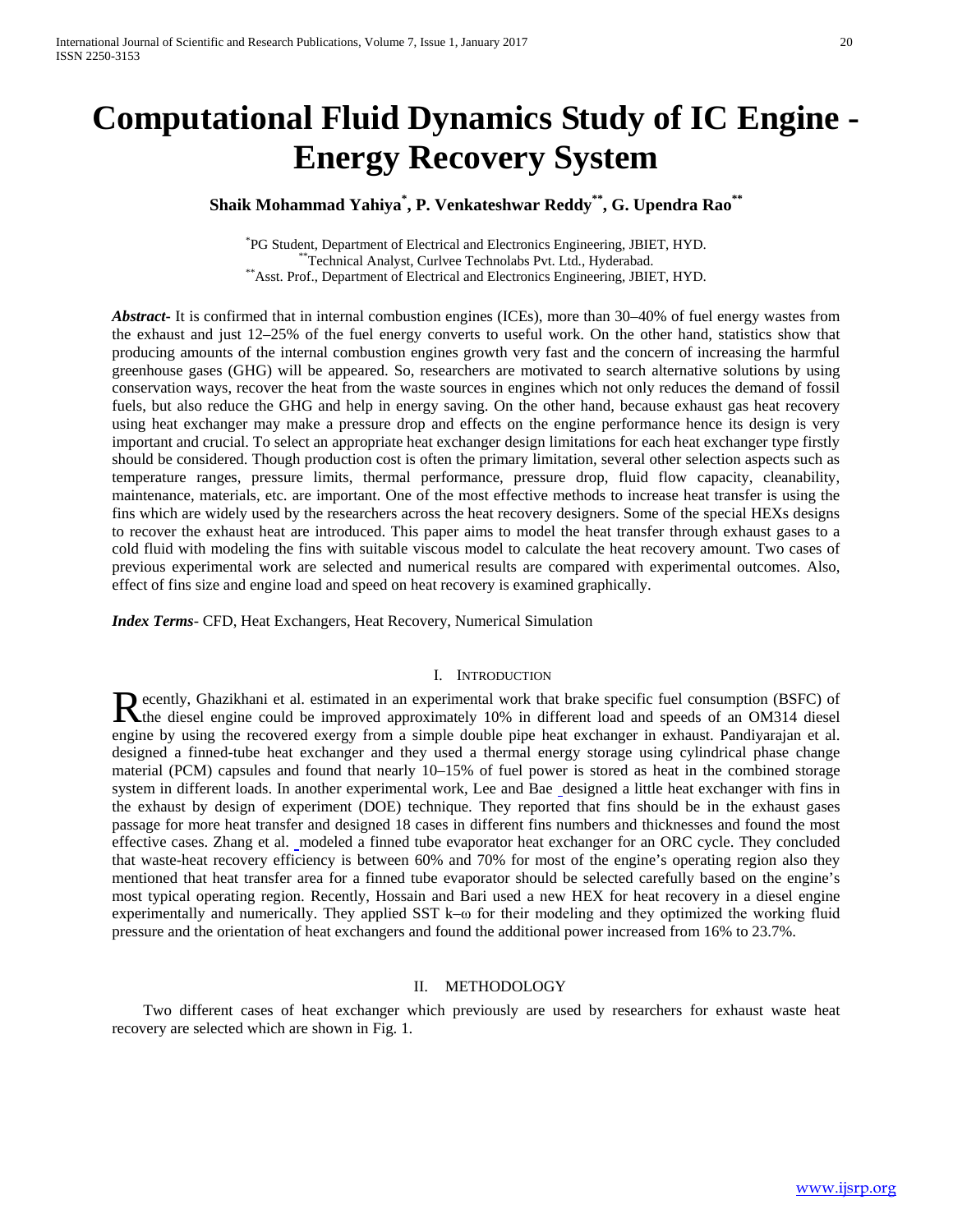

**Fig. 1 Double pipe Heat exchanger**

 Case 1 is a simple double pipe heat exchanger with water coolant which is installed in the exhaust of an OM314 diesel engine by Ghazikhani et al. The length of this HEX is 70 cm with 12 cm inlet and 14 cm outlet diameters. In this case, water mass flow rates are in 10–100 g/s and exhaust gases are in 30–60 g/s ranges in different engine's operating condition. Also, temperature range for water is 10–25 and for exhaust gases is 100–220 degree of centigrade in different engine loads and speeds. Case 2 is an optimized finned heat exchanger with special design which a mixture of 50% water and 50% ethylene glycol circulate around the tube as coolant used by Lee and Bae to recover the heat from a gasoline engine.



**Fig.2 Schematic of their geometries**

 Both these studies investigated the amount of waste heat recovery in different engine loads and speed. This study aims to model both these HEXs numerically using commercial CFD code, FLUENT software which a schematic of their geometries are shown in Fig. 2.

 The mesh generation software Gambit, combined with the FLUENT software which depends on the finite volume methods as the described by Patankar, helped to define the boundary layers and zone types. The mesh was then exported to FLUENT. Full information about each case is described in the results and discussion section. Every simulation case takes approximately 9 h to get converged solutions.

 The numerical simulation was performed with a three dimensional steady-state turbulent flow system. To solve the problem, governing equations for the flow and conjugate heat transfer were modified according to the conditions of the simulation setup. As the problem was assumed to be steady, the time dependent parameters were dropped from the equations.

 In this paper, three viscous models are examined. Renormalization-group (RNG) k–ε model, Shear-stress transport (SST) k–ω model and Reynolds stress model (RSM). These three models were selected because previous studies which are reviewed by previous authors, introduced these models as efficient models. For RNG k–ε model thermal effect is considered in the enhanced wall treatment panel.

## III. RESULTS AND DISCUSSION

 As mentioned before, two cases shown in Fig. 2 are modeled numerically in different load and speeds, furthermore four different geometries are considered for case 2 to show the effect of fin number and sizes. As an approximation, the properties of air can be used for diesel exhaust gas calculations which the error associated with neglecting the combustion products is usually no more than about 2%. Due to high temperature in exhaust, temperature dependent properties are considered for exhaust gases which Fig. 3 shows those variations.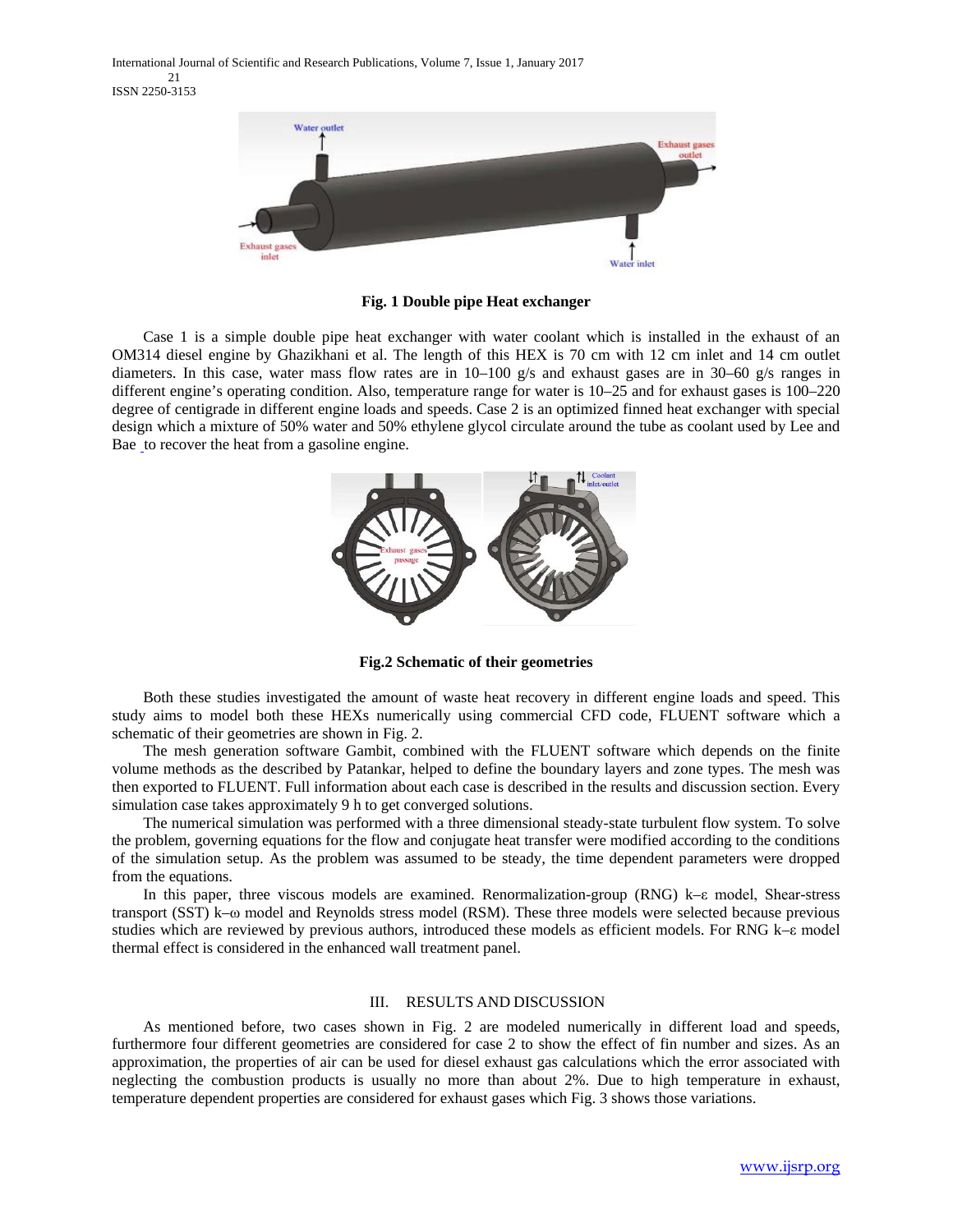International Journal of Scientific and Research Publications, Volume 7, Issue 1, January 2017 22 ISSN 2250-3153



**Fig.3 Temperature vs Temperature dependent properties graphs**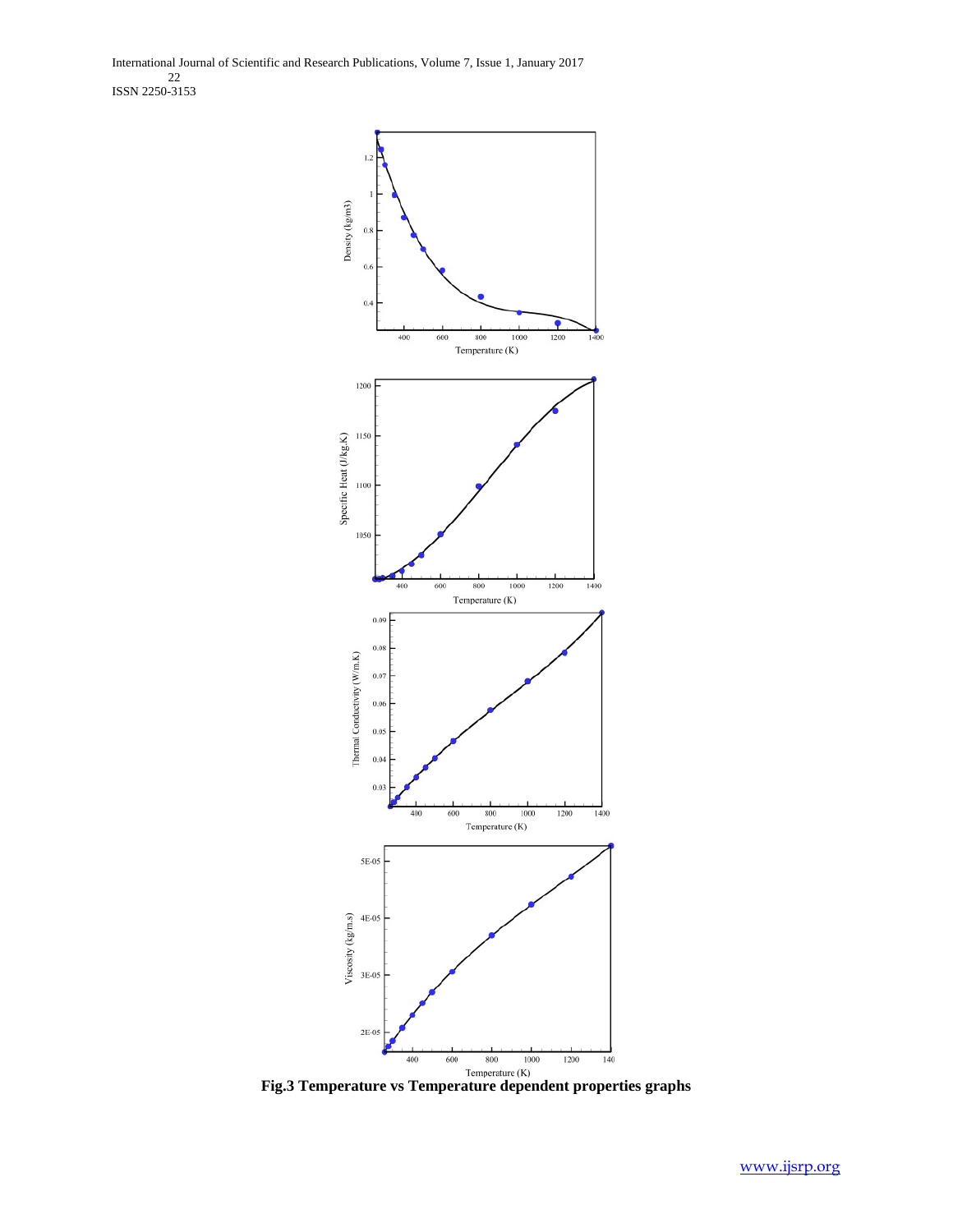For each property, a fourth order polynomial is plotted which its equation and coefficients are shown in Table 1.

| Table 1. Temperature-dependent properties of exhaust gases |              |              |               |             |  |  |
|------------------------------------------------------------|--------------|--------------|---------------|-------------|--|--|
| Exhaust gas properties                                     | A            | B            |               | D           |  |  |
| $\rho(\text{kg/m3})$                                       | $2.50e+00$   | $-5.95e-03$  | $5.57e - 06$  | $-1.77e-09$ |  |  |
| Cp(J/kg K)                                                 | $1.02e + 03$ | $-1.51e-01$  | $4.54e - 04$  | $-1.78e-07$ |  |  |
| $\mu(kg/m s)$                                              | $1.32e - 06$ | $6.74e - 08$ | $-3.74e-11$   | $1.11e-14$  |  |  |
| k(W/m K)                                                   | $-3.18e-03$  | $1.18e - 04$ | $-7.70e - 08$ | $2.93e-11$  |  |  |

 Solid phases which contain tubes and fins are considered to be carbon steel which its thermal properties and cold fluid properties are shown in Table 2.

|                                 |                      |            | Table 2. Thermal properties of coolants and solid phases. |          |
|---------------------------------|----------------------|------------|-----------------------------------------------------------|----------|
|                                 | $\rho(\text{kg/m3})$ | Cp(J/kg K) | $\mu(kg/m s)$                                             | k(W/m K) |
| Water                           | 998.2                | 4182       | 0.001003                                                  | 0.6      |
| Ethylene glycol                 | 1111.4               | 2415       | $1.61e-02$                                                | 0.252    |
| Water-ethylene glycol $(50-50)$ | 1050.44              | 3499       | 0.8e-03 (in 80 °C)                                        | 0.4108   |
| Carbon steel                    | 7858                 | 486        |                                                           | 52       |

 First, to model the case 1 with water coolant, three mesh numbers are constructed to show the mesh independency. Table 3 shows these mesh number values while volume 1 represent to gases pass, volume 2 is solid phase (walls or fins) and volume 3 is for coolant area.

| Mesh     | Volume1/cooper          | Volume2/cooper             | Volume3/tetrahedral      | Sum of meshes              |
|----------|-------------------------|----------------------------|--------------------------|----------------------------|
| number   |                         |                            |                          |                            |
| Mesh     | $6 < \text{comm} > 182$ | $17 < \mathrm{comm}$ 2700  | $22$ comma $> 780$       | $46<$ comma>662            |
| number 1 |                         |                            |                          |                            |
| Mesh     | $8 <$ comma $> 480$     | $25$ comma $>200$          | $31 < \text{comm} > 593$ | $65<$ comma $>$ 273        |
| number 2 |                         |                            |                          |                            |
| Mesh     | 16 <comma>530</comma>   | $41 < \mathrm{comm} > 400$ | $51 <$ comma $>442$      | $109 < \mathrm{comm}$ $32$ |
| number 3 |                         |                            |                          |                            |

 As seen in Fig. 4 which is plotted for temperature of central line and velocity of exhaust outlet for T¼60 N.m and 1600 rpm, solution is approximately independent to mesh numbers.



 To find the best viscous model among those of described in the previous section, problem is solved in the condition of different engine loads when engine speed is 1600 rpm. Outcomes for exhaust and water outlet temperatures are depicted in Fig. 5 which confirms that RNG k–ε and SST k–ω has an acceptable accuracy compared to experimental outcomes.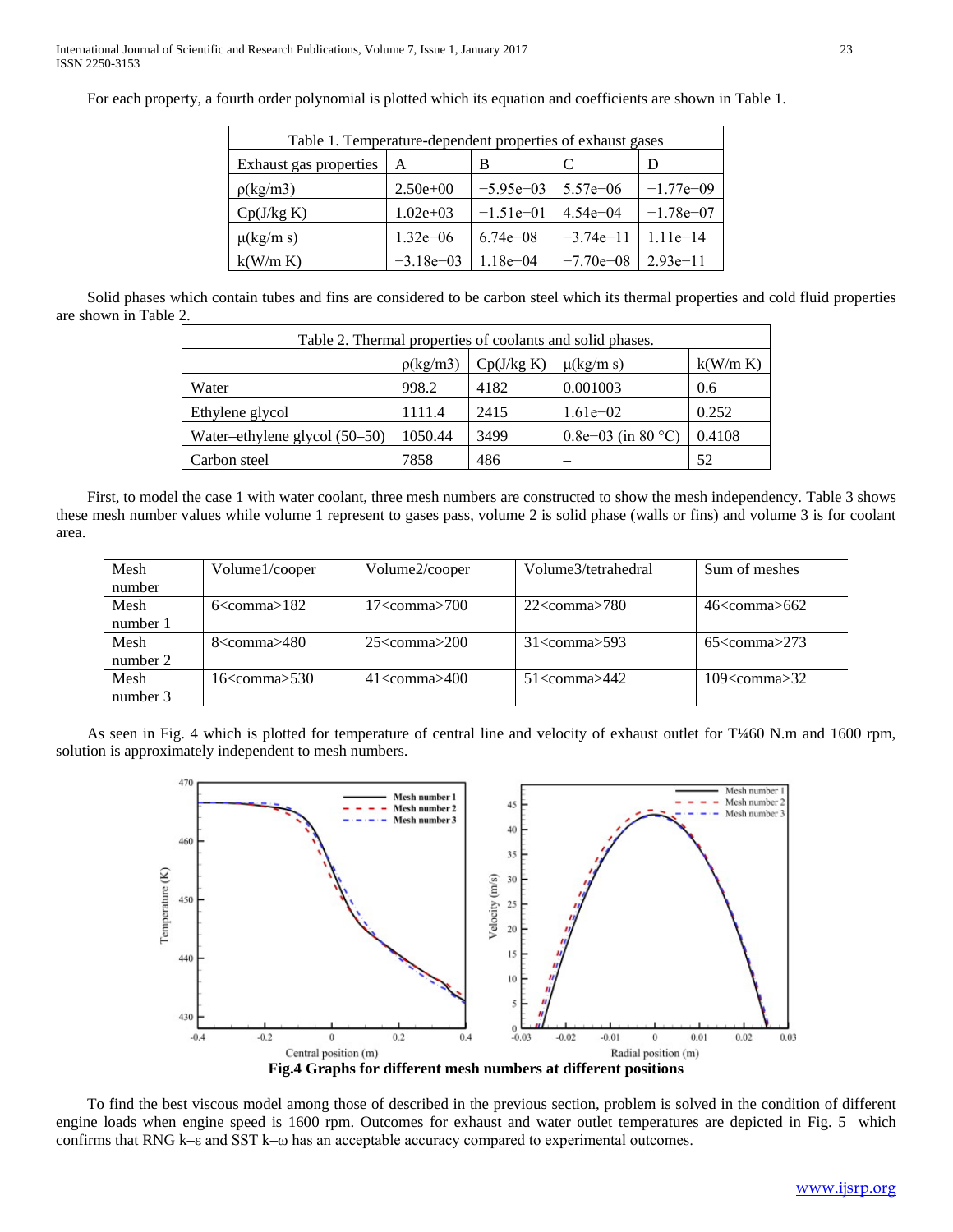| Table 4. Comparison between experimental and SST $k-\omega$ model results                  |         |         |         |              |         |         |         |              |
|--------------------------------------------------------------------------------------------|---------|---------|---------|--------------|---------|---------|---------|--------------|
| $T(N \, \text{m})$<br>$T_{\text{out}}$ exhaust gases $(K)$<br>$T_{\text{out}}$ water $(K)$ |         |         |         |              |         |         |         |              |
| Experimental                                                                               | Minimum | Maximum | Average | Experimental | Maximum | Minimum | Average | Experimental |
| 20                                                                                         | 361.95  | 362.65  | 375.7   | 370.93       | 290.65  | 289.12  | 287.2   | 288.06       |
| 60                                                                                         | 388.2   | 392.25  | 405.1   | 399.02       | 291.15  | 290.14  | 287.5   | 288.67       |
| 100                                                                                        | 414.65  | 419.90  | 436.6   | 428.52       | 293.15  | 292.87  | 289.6   | 291.05       |



 These figure confirm that RSM is not a suitable viscous model for these kind of the problems and although SST k–ω values is more close to experimental values, but its convergence is more difficult compared to RNG k–ε during the solution process. Contours of the Fig. 6 shows the temperatures in three engine loads in 1600 rpm. It is obvious that by increasing the engine torque, water outlet temperature increased due to higher exhaust temperature.

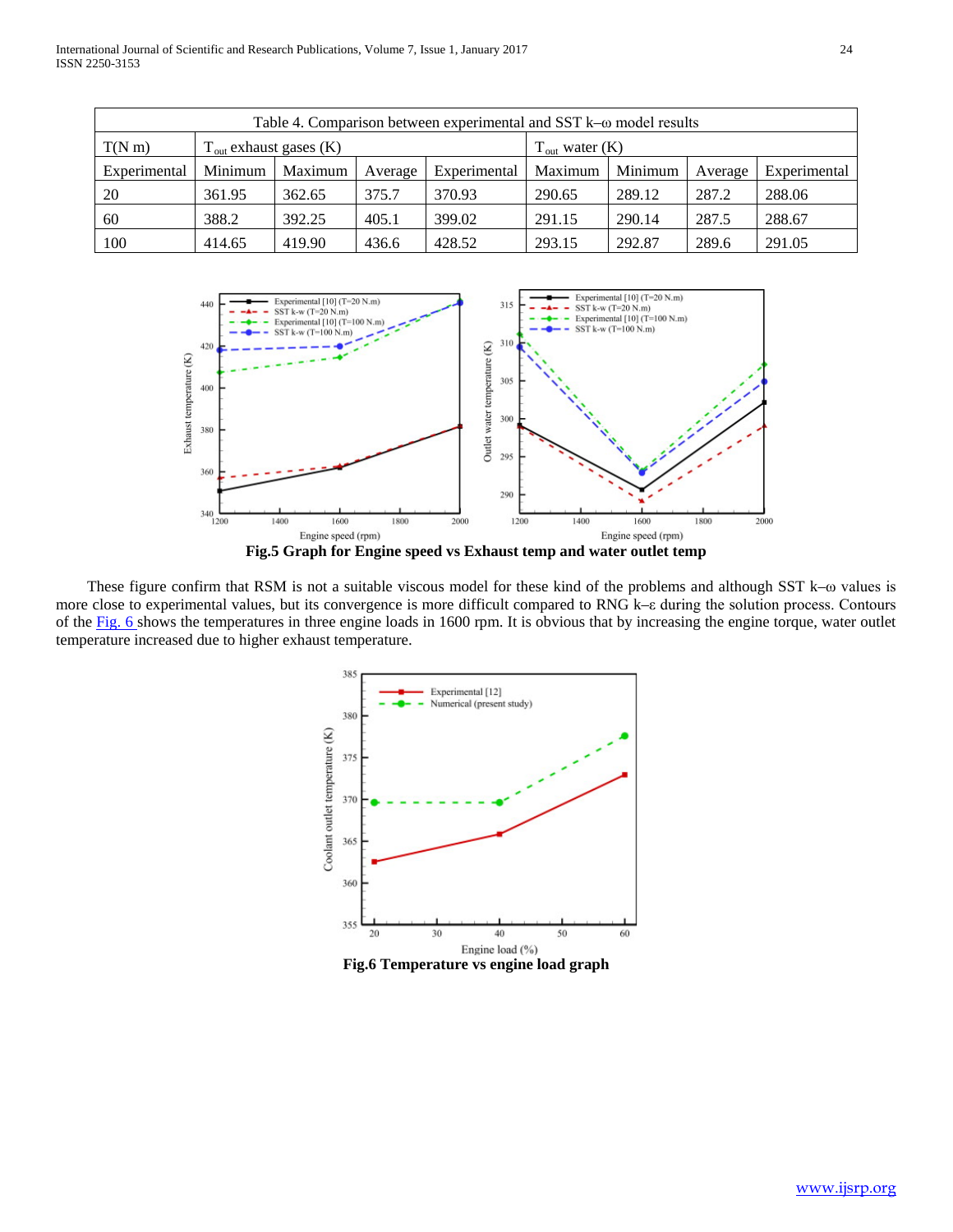International Journal of Scientific and Research Publications, Volume 7, Issue 1, January 2017 25 ISSN 2250-3153



 In the zoomed areas of these contours, temperature distributions in the solid phase (pipe walls) and water are completely evident which is due to convection and conduction modeling. Maybe, one of the reasons of difference between outlet temperatures of experimental and numerical modeling is the location of thermocouples in the experiment. Because thermocouples measure just temperature of the one point, but in the numerical the average temperature is calculated while in each face, a maximum and minimum temperature occurs and thermocouples can sense each of them.

| Table 4. Comparison between experimental and SST $k-\omega$ model results |         |         |         |              |         |         |         |              |
|---------------------------------------------------------------------------|---------|---------|---------|--------------|---------|---------|---------|--------------|
| T(Nm)<br>Toutexhaust gases (K)<br>Toutwater $(K)$                         |         |         |         |              |         |         |         |              |
| Experimental                                                              | Minimum | Maximum | Average | Experimental | Maximum | Minimum | Average | Experimental |
| 20                                                                        | 361.95  | 362.65  | 375.71  | 370.93       | 290.65  | 289.12  | 287.21  | 288.06       |
| 60                                                                        | 388.2   | 392.25  | 405.19  | 399.02       | 291.15  | 290.14  | 287.53  | 288.67       |
| 100                                                                       | 414.65  | 419.90  | 436.60  | 428.52       | 293.15  | 292.87  | 289.69  | 291.05       |

 Table 4 shows this matter and by choosing the nearest value point to experiment Fig. 7 is plotted which better results with experiments are observed.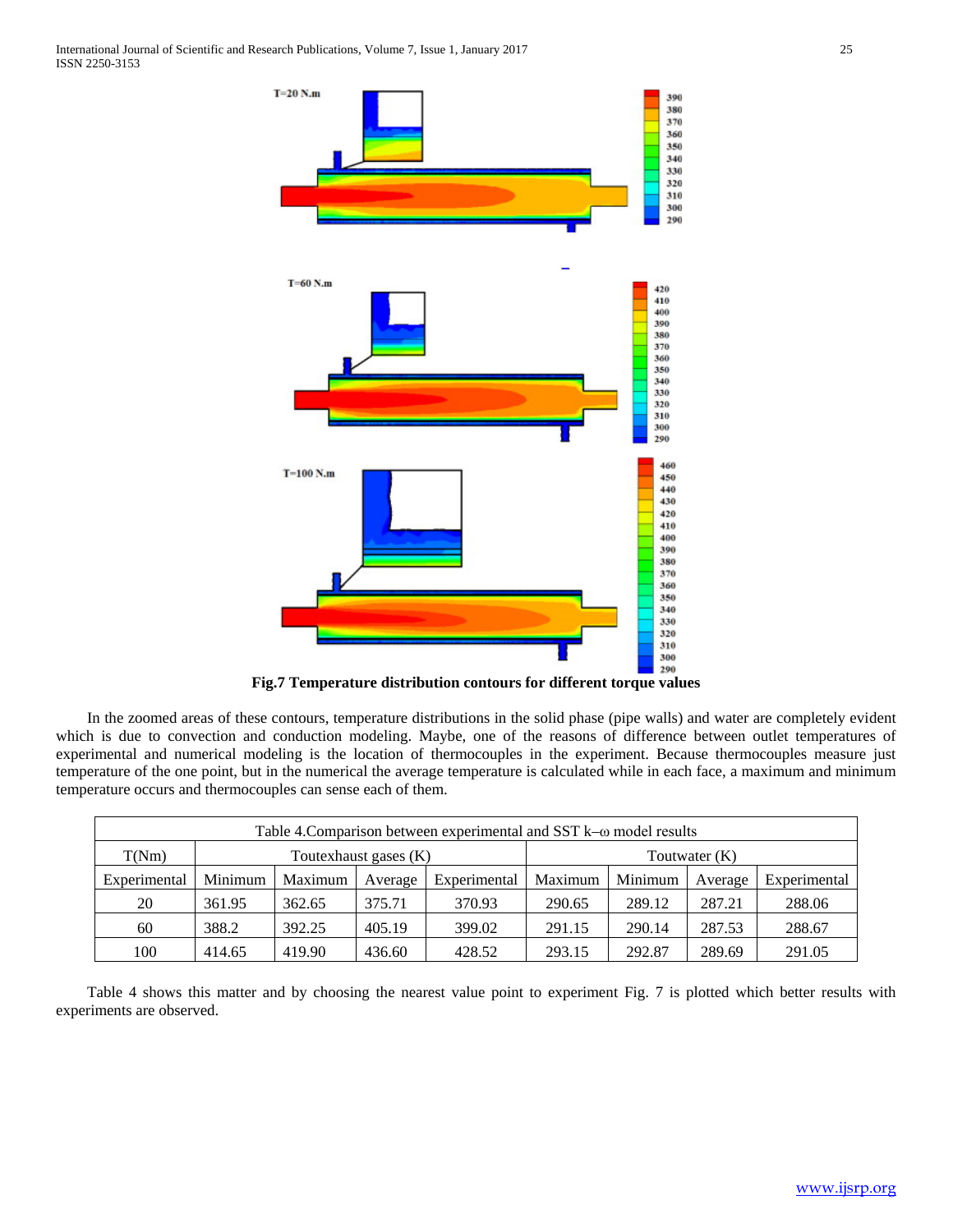International Journal of Scientific and Research Publications, Volume 7, Issue 1, January 2017 26 ISSN 2250-3153



 Fig. 8 demonstrates the heat recovered amount in different engine load and speeds which its maximum is approximately 1400 W and occurs in 100 N m and 2000 rpm.



**Fig.9 Recovered heat vs Engine load for different samples**

In the second modeling (case 2), four samples from 18 experiment samples designed in is modeled. Samples 1, 8, 10 and 18 the data is from the published research and selected due to have the maximum and minimum efficiencies.

### **Table.5 Geometries of samples**

| Sample No.          | <b>Collant Flow</b> | Fin Length | Fin Thickness | No. of Fins | Inner wall     | Length of |
|---------------------|---------------------|------------|---------------|-------------|----------------|-----------|
|                     | direction           | (mm)       | (mm)          |             | Thickness      | heat      |
|                     |                     |            |               |             | (mm)           | exchanger |
|                     |                     |            |               |             |                | (mm)      |
| Sample              |                     |            |               |             |                |           |
| $1(1\text{in}[12])$ | Clockwise           | 10         | 1.5           | 10          | 2              | 18        |
| Sample              |                     |            |               |             |                |           |
| 2(8in[12])          | Clockwise           | 20         | 2             | 20          | 3              | 18        |
| 3(10)<br>Sample     | Counter             |            |               |             |                |           |
| in[12]              | clockwise           | 10         | 1.5           | 20          | $\overline{4}$ | 20        |
| Sample<br>4(18)     | Counter             |            |               |             |                |           |
| in[12]              | clockwise           | 20         | 2.5           | 15          |                | 20        |

 Table 5 presents the complete geometries of these four samples. A mixture of 50% water and 50% ethylene glycol is considered for coolant which in samples 1 and 2 circulate clockwise while in samples 3 and 4 circulates counter clockwise. Type and number of generated meshes for these samples are presented through Table 6.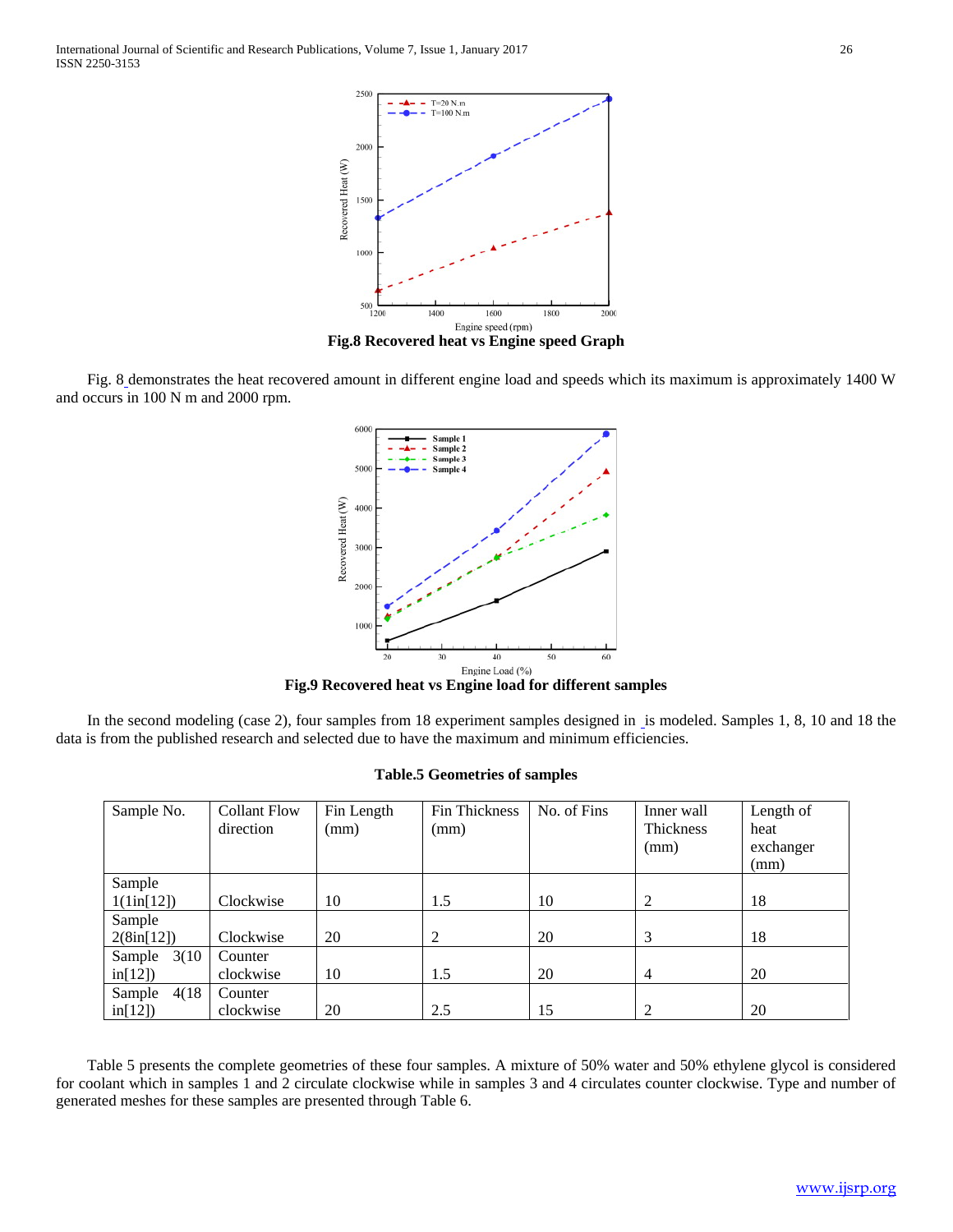| Table 6. Mesh numbers and construction for four samples of case 2 in Table 4 |                     |                      |                        |                                        |  |  |
|------------------------------------------------------------------------------|---------------------|----------------------|------------------------|----------------------------------------|--|--|
| Samples                                                                      | Volume 1/cooper     | Volume 2/tetrahedral | Volume 3/tetrahedral   | Sum of meshes                          |  |  |
| Sample 1                                                                     | $84$ < comma > 042  | $98<$ comma $>639$   | $95<$ comma $>576$     | $278<$ comma $>257$                    |  |  |
| Sample 2                                                                     | $76$ < comma $>824$ | $194<$ comma $>326$  | $169<$ comma $>232$    | $440<$ comma $>382$                    |  |  |
| Sample 3                                                                     | $112$ < comma > 740 | $219<$ comma $>038$  | 154 <comma>329</comma> | $486<$ comma $>107$                    |  |  |
| Sample 4                                                                     | $82$ < comma $>840$ | $158<$ comma $>682$  | 180 <comma>849</comma> | $422$ <comma<math>&gt;371</comma<math> |  |  |

 Contours of Fig. 10 which are plotted for 20% load and 4500 rpm shows the effect of temperature distribution in the heat exchanger and zoomed areas clearly show the conduction heat transfer through the fins.



**Fig.10 temperature distribution in heat exchanger**

 Comparisons of outlet cold fluid temperature for all samples with experimental results are shown in Fig. 11 (left) and for sample 4 (right) in different engine loads.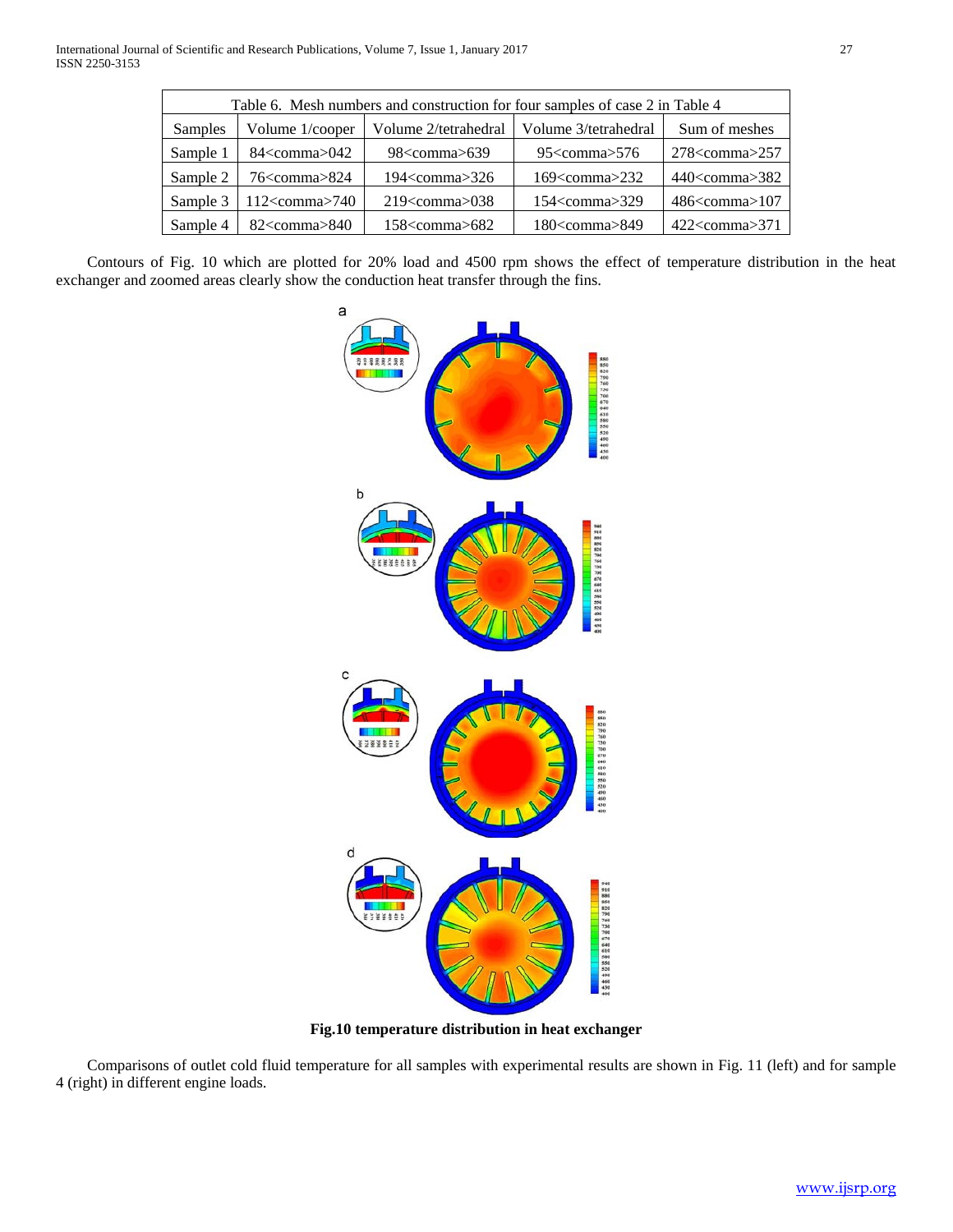

**Fig.11 Comparison of experimental and numerical values for load and coolant temperature**

 As revealed Lee and Bae, it seems that samples 1 and 3 have the smallest effectiveness and samples 2 and 4 have the largest cooling effectiveness due to water outlet temperature. Because sample 4 has the maximum cooling performance, its temperature contours in different loads are shown in Fig. 12 in front and side view of the central plane.



**Fig.12 temperature contours for different loads**

Finally by calculating the recovered heat amount, Fig. 13 is depicted for all four samples in different engine loads.